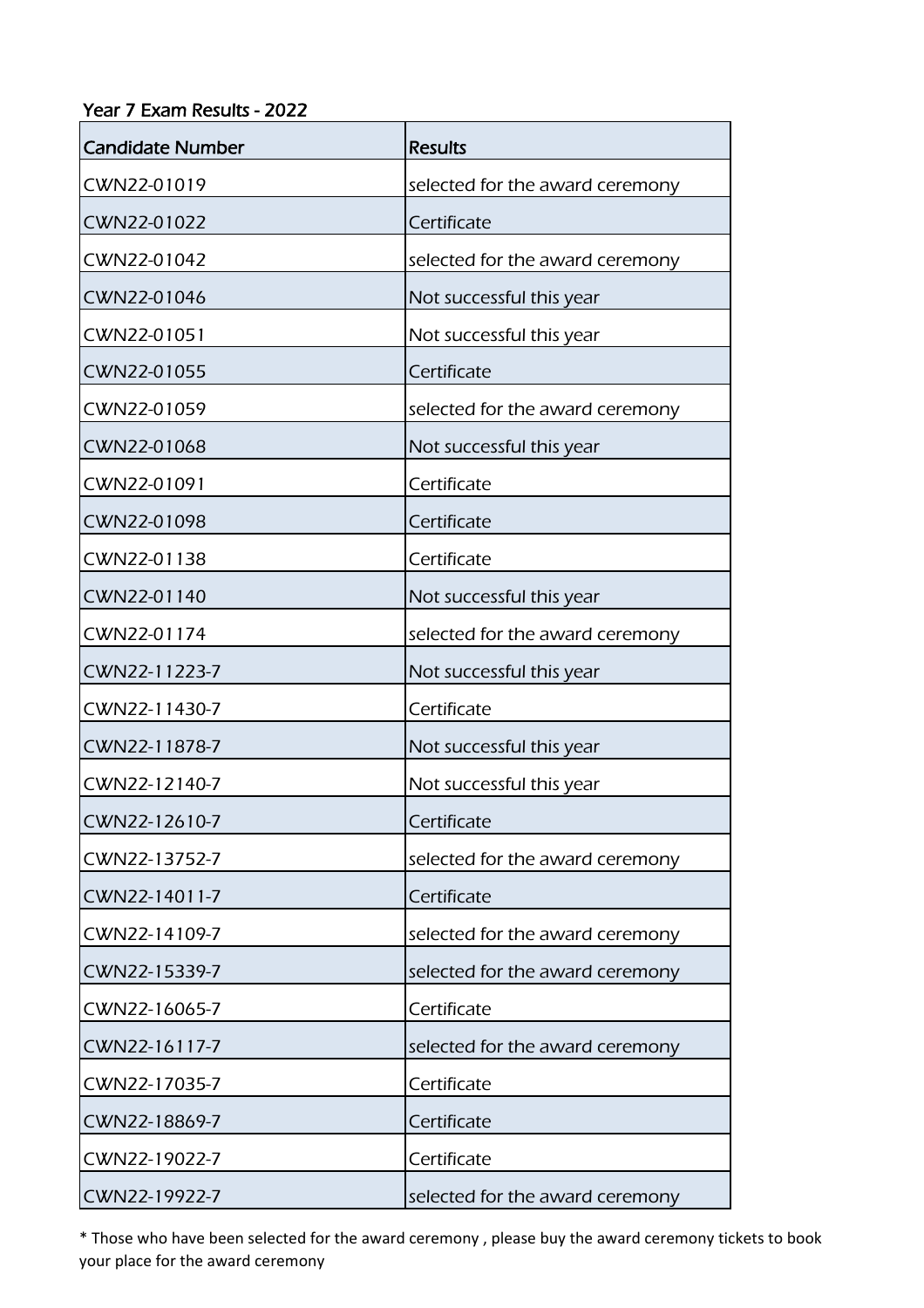| <b>Candidate Number</b> | <b>Results</b>                  |
|-------------------------|---------------------------------|
| CWN22-20492-7           | Not successful this year        |
| CWN22-20893-7           | selected for the award ceremony |
| CWN22-20906-7           | selected for the award ceremony |
| CWN22-20956-7           | selected for the award ceremony |
| CWN22-21683-7           | Not successful this year        |
| CWN22-21878-7           | selected for the award ceremony |
| CWN22-22196-7           | Not successful this year        |
| CWN22-22208-7           | Not successful this year        |
| CWN22-22472-7           | Not successful this year        |
| CWN22-22475-7           | Not successful this year        |
| CWN22-22691-7           | Certificate                     |
| CWN22-2393              | selected for the award ceremony |
| CWN22-24134-7           | selected for the award ceremony |
| CWN22-24885-7           | selected for the award ceremony |
| CWN22-25627-7           | selected for the award ceremony |
| CWN22-26703-7           | selected for the award ceremony |
| CWN22-27117-7           | Not successful this year        |
| CWN22-27295-7           | Certificate                     |
| CWN22-27537-7           | Not successful this year        |
| CWN22-28075-7           | Not successful this year        |
| CWN22-28168-7           | Not successful this year        |
| CWN22-29344-7           | Not successful this year        |
| CWN22-29384-7           | selected for the award ceremony |
| CWN22-29464-7           | selected for the award ceremony |
| CWN22-29473-7           | Not successful this year        |
| CWN22-30073-7           | selected for the award ceremony |
| CWN22-30266-7           | Certificate                     |
| CWN22-30295-7           | Not successful this year        |
| CWN22-30348-7           | Not successful this year        |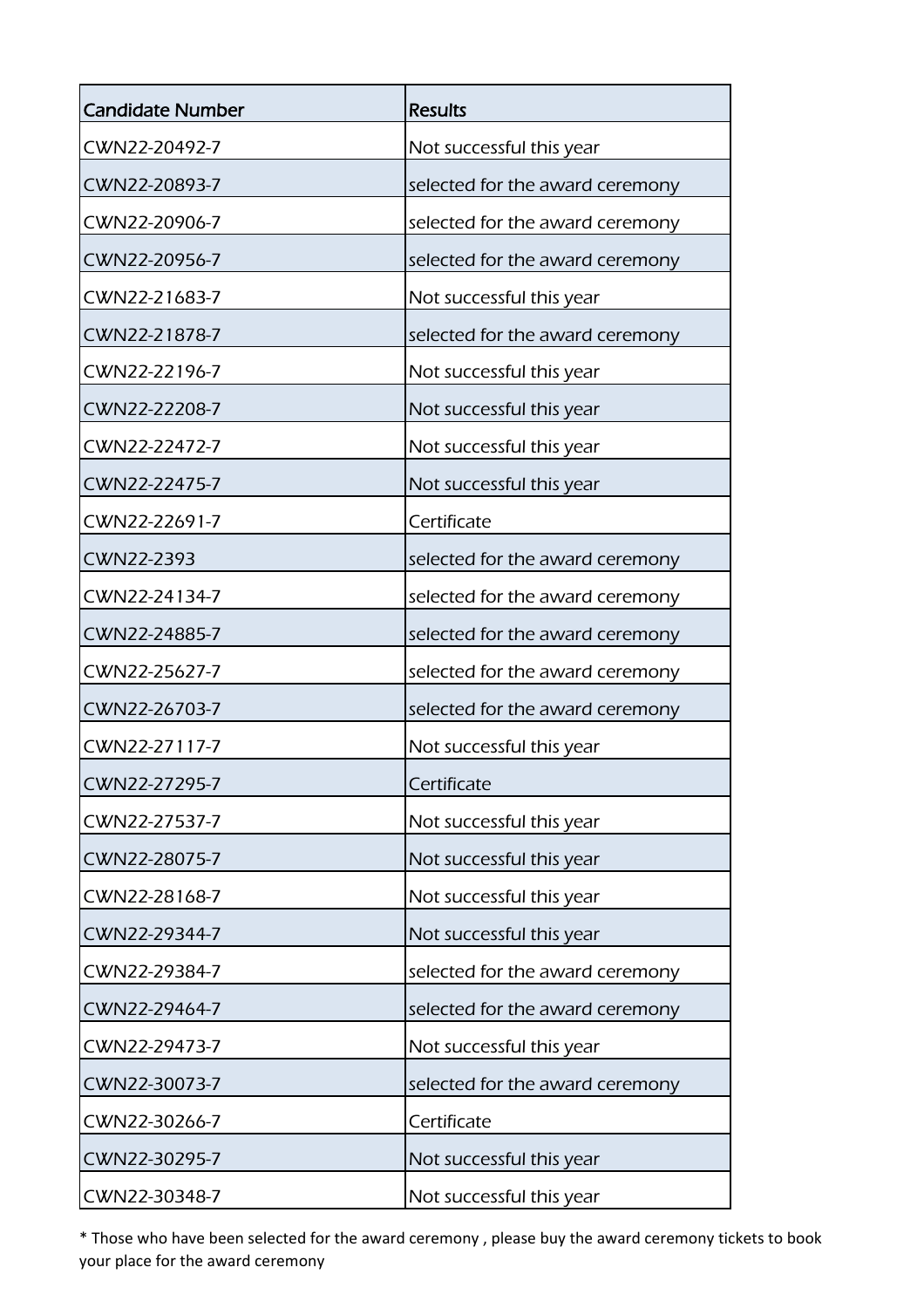| <b>Candidate Number</b> | <b>Results</b>                  |
|-------------------------|---------------------------------|
| CWN22-30455-7           | Certificate                     |
| CWN22-30868-7           | selected for the award ceremony |
| CWN22-30903-7           | selected for the award ceremony |
| CWN22-31097-7           | Certificate                     |
| CWN22-31207-7           | Certificate                     |
| CWN22-31668-7           | Certificate                     |
| CWN22-31730-7           | Not successful this year        |
| CWN22-32002-7           | Not successful this year        |
| CWN22-32186-7           | Certificate                     |
| CWN22-32237-7           | selected for the award ceremony |
| CWN22-32305-7           | Certificate                     |
| CWN22-32309-7           | Certificate                     |
| CWN22-32322-7           | Not successful this year        |
| CWN22-32396-7           | Certificate                     |
| CWN22-33302-7           | selected for the award ceremony |
| CWN22-34613-7           | Certificate                     |
| CWN22-35078-7           | Not successful this year        |
| CWN22-35620-7           | selected for the award ceremony |
| CWN22-36446-7           | selected for the award ceremony |
| CWN22-36918-7           | selected for the award ceremony |
| CWN22-37222-7           | selected for the award ceremony |
| CWN22-37917-7           | selected for the award ceremony |
| CWN22-38813-7           | Certificate                     |
| CWN22-39060-7           | Not successful this year        |
| CWN22-39332-7           | Not successful this year        |
| CWN22-39555-7           | Certificate                     |
| CWN22-39774-7           | selected for the award ceremony |
| CWN22-40092-7           | Certificate                     |
| CWN22-40662-7           | Not successful this year        |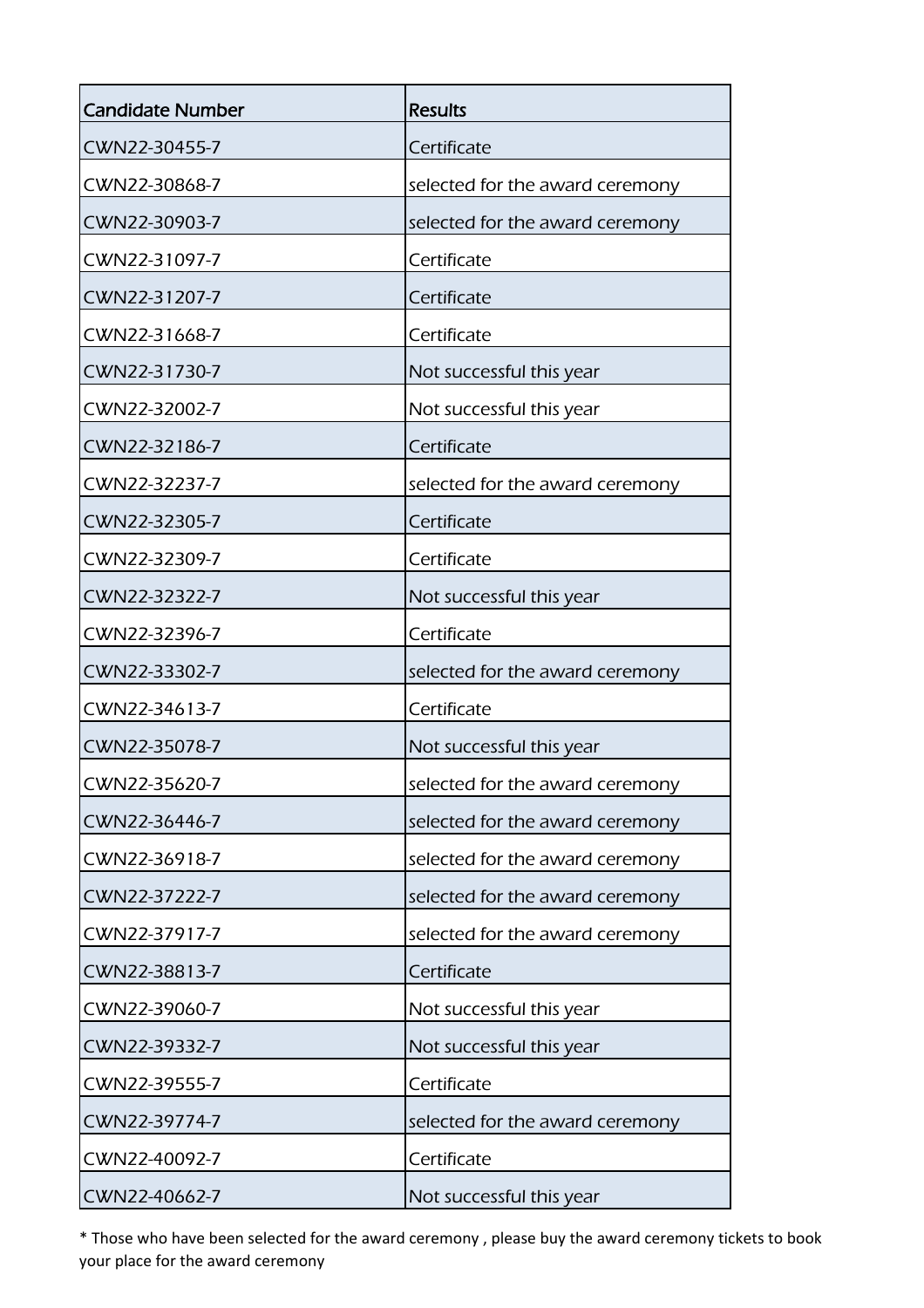| <b>Candidate Number</b> | <b>Results</b>                  |
|-------------------------|---------------------------------|
| CWN22-41251-7           | Certificate                     |
| CWN22-41723-5           | Certificate                     |
| CWN22-41791-7           | Not successful this year        |
| CWN22-41826-7           | Certificate                     |
| CWN22-42004-7           | selected for the award ceremony |
| CWN22-42593-7           | Certificate                     |
| CWN22-42858-7           | Not successful this year        |
| CWN22-43495-7           | selected for the award ceremony |
| CWN22-43991-7           | Certificate                     |
| CWN22-44279-7           | Not successful this year        |
| CWN22-44289-7           | Not successful this year        |
| CWN22-44442-7           | Certificate                     |
| CWN22-44456-7           | Certificate                     |
| CWN22-45054-7           | selected for the award ceremony |
| CWN22-45522-7           | Certificate                     |
| CWN22-45856-7           | selected for the award ceremony |
| CWN22-46117-7           | Not successful this year        |
| CWN22-46435-7           | Certificate                     |
| CWN22-46449-7           | Certificate                     |
| CWN22-48013-7           | Not successful this year        |
| CWN22-48263-7           | Certificate                     |
| CWN22-48880-7           | Certificate                     |
| CWN22-48920-7           | Not successful this year        |
| CWN22-49604-7           | Certificate                     |
| CWN22-49642-7           | Not successful this year        |
| CWN22-50023-7           | selected for the award ceremony |
| CWN22-50489-7           | Certificate                     |
| CWN22-50886-7           | selected for the award ceremony |
| CWN22-52128-7           | Certificate                     |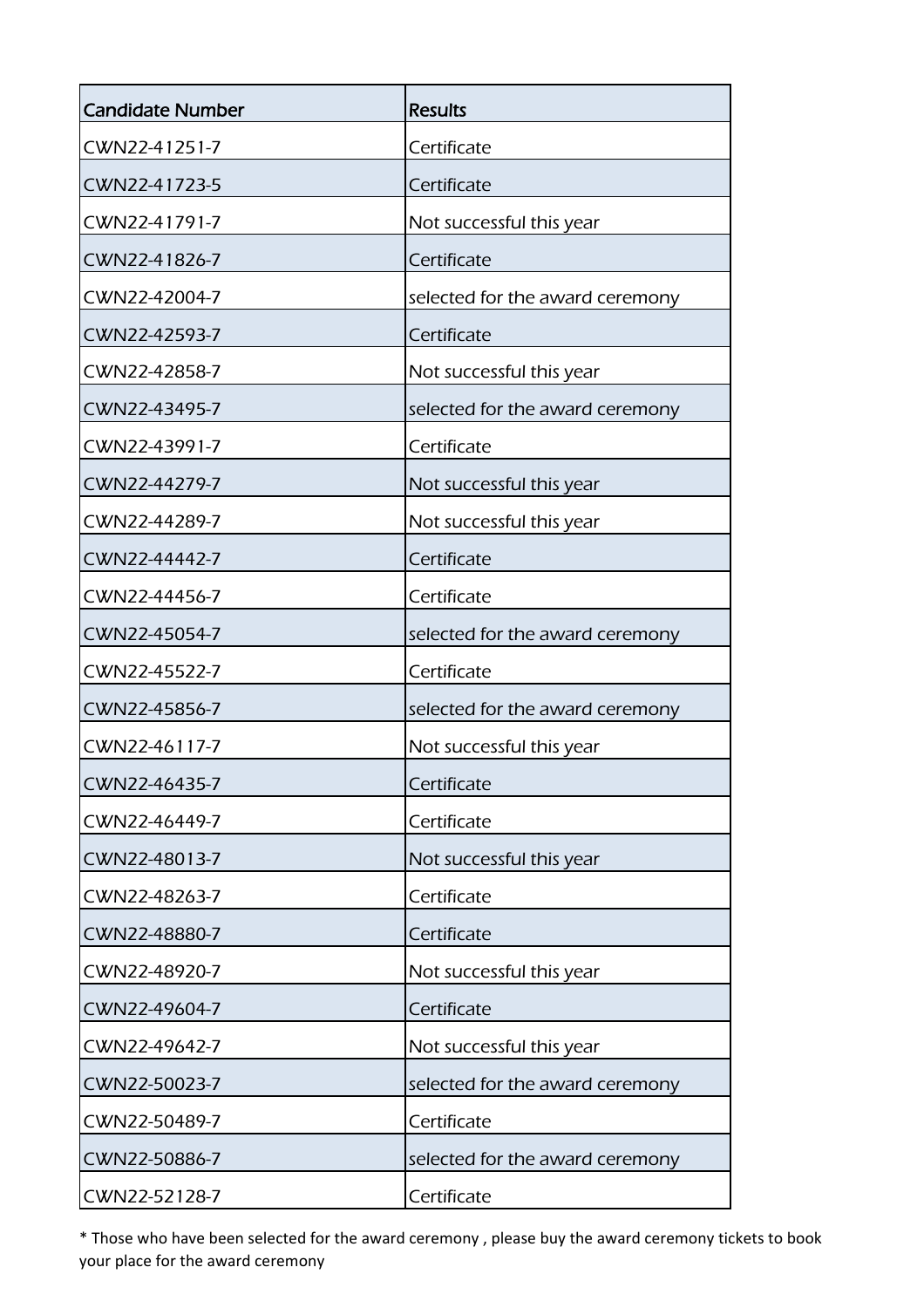| <b>Candidate Number</b> | <b>Results</b>                  |
|-------------------------|---------------------------------|
| CWN22-52219-7           | Not successful this year        |
| CWN22-53165-7           | selected for the award ceremony |
| CWN22-53306-7           | Not successful this year        |
| CWN22-54132-7           | selected for the award ceremony |
| CWN22-54271-7           | Certificate                     |
| CWN22-54319-7           | Certificate                     |
| CWN22-54363-7           | selected for the award ceremony |
| CWN22-54459-7           | Not successful this year        |
| CWN22-54515-7           | Certificate                     |
| CWN22-54527-7           | Not successful this year        |
| CWN22-54817-7           | Certificate                     |
| CWN22-55342-7           | selected for the award ceremony |
| CWN22-55527-7           | Certificate                     |
| CWN22-55924-7           | selected for the award ceremony |
| CWN22-56100-7           | selected for the award ceremony |
| CWN22-56735-7           | Certificate                     |
| CWN22-56736-7           | Not successful this year        |
| CWN22-56943-7           | selected for the award ceremony |
| CWN22-57380-7           | selected for the award ceremony |
| CWN22-57582-7           | selected for the award ceremony |
| CWN22-57781-7           | Certificate                     |
| CWN22-59279-7           | Certificate                     |
| CWN22-59395-7           | selected for the award ceremony |
| CWN22-59661-7           | selected for the award ceremony |
| CWN22-59920-7           | Certificate                     |
| CWN22-60647-7           | Not successful this year        |
| CWN22-61257-7           | Not successful this year        |
| CWN22-61362-7           | Certificate                     |
| CWN22-62188-7           | Not successful this year        |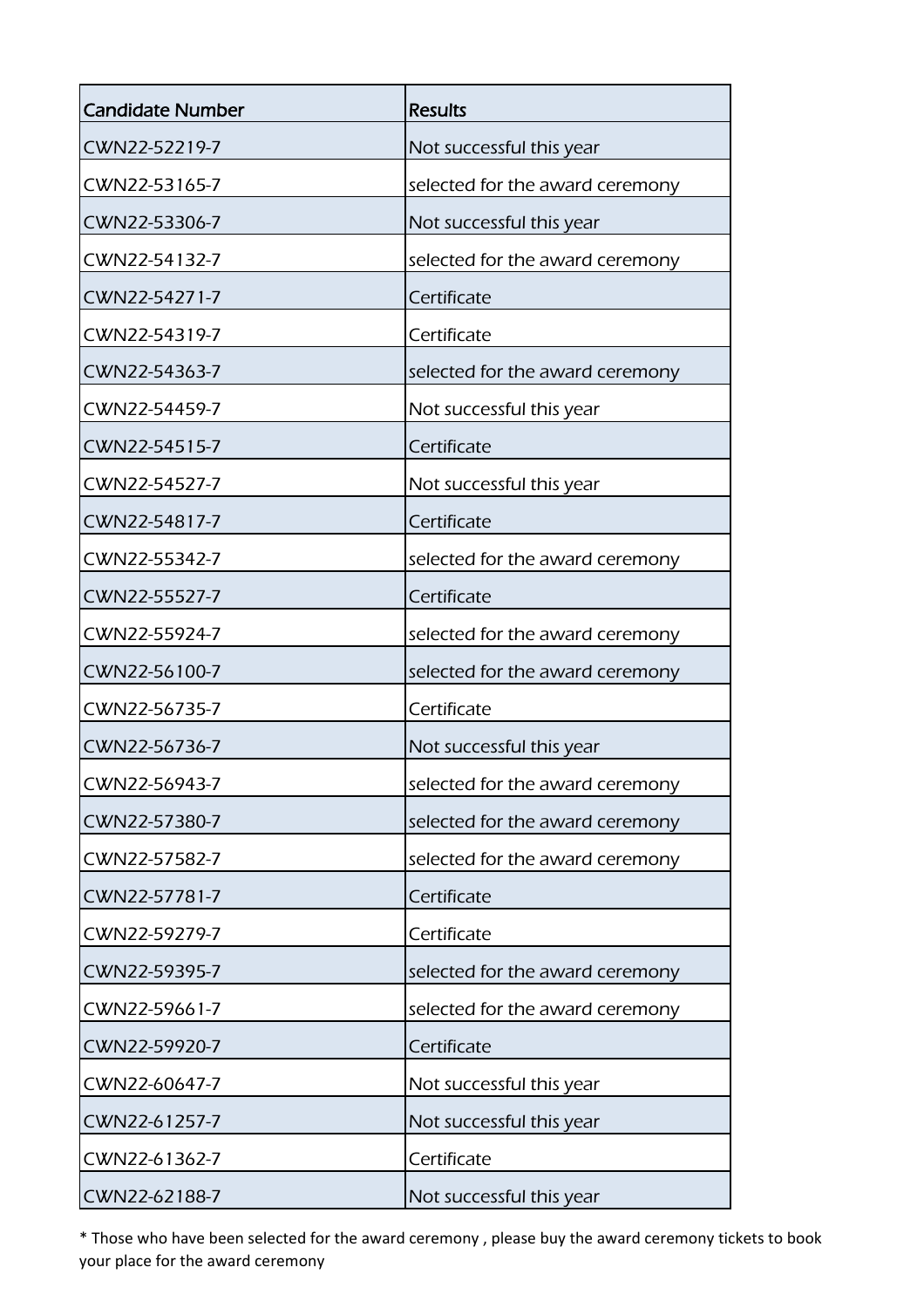| <b>Candidate Number</b> | <b>Results</b>                  |
|-------------------------|---------------------------------|
| CWN22-62355-7           | Certificate                     |
| CWN22-63007-7           | Certificate                     |
| CWN22-63234-7           | selected for the award ceremony |
| CWN22-63236-7           | Certificate                     |
| CWN22-63384-7           | selected for the award ceremony |
| CWN22-64325-7           | Not successful this year        |
| CWN22-65111-7           | selected for the award ceremony |
| CWN22-65600-7           | Certificate                     |
| CWN22-65648-7           | Not successful this year        |
| CWN22-66251-7           | selected for the award ceremony |
| CWN22-67388-7           | Certificate                     |
| CWN22-67544-7           | selected for the award ceremony |
| CWN22-67583-7           | Certificate                     |
| CWN22-67614-7           | Certificate                     |
| CWN22-68252-7           | Certificate                     |
| CWN22-68985-7           | Not successful this year        |
| CWN22-69148-7           | Not successful this year        |
| CWN22-69217-7           | Certificate                     |
| CWN22-69367-7           | Certificate                     |
| CWN22-69371-7           | selected for the award ceremony |
| CWN22-69682-7           | Not successful this year        |
| CWN22-69941-7           | selected for the award ceremony |
| CWN22-69974-7           | Not successful this year        |
| CWN22-70210-7           | Not successful this year        |
| CWN22-70236-7           | selected for the award ceremony |
| CWN22-70351-7           | Certificate                     |
| CWN22-70549-7           | Certificate                     |
| CWN22-70886-7           | Certificate                     |
| CWN22-71229-7           | Certificate                     |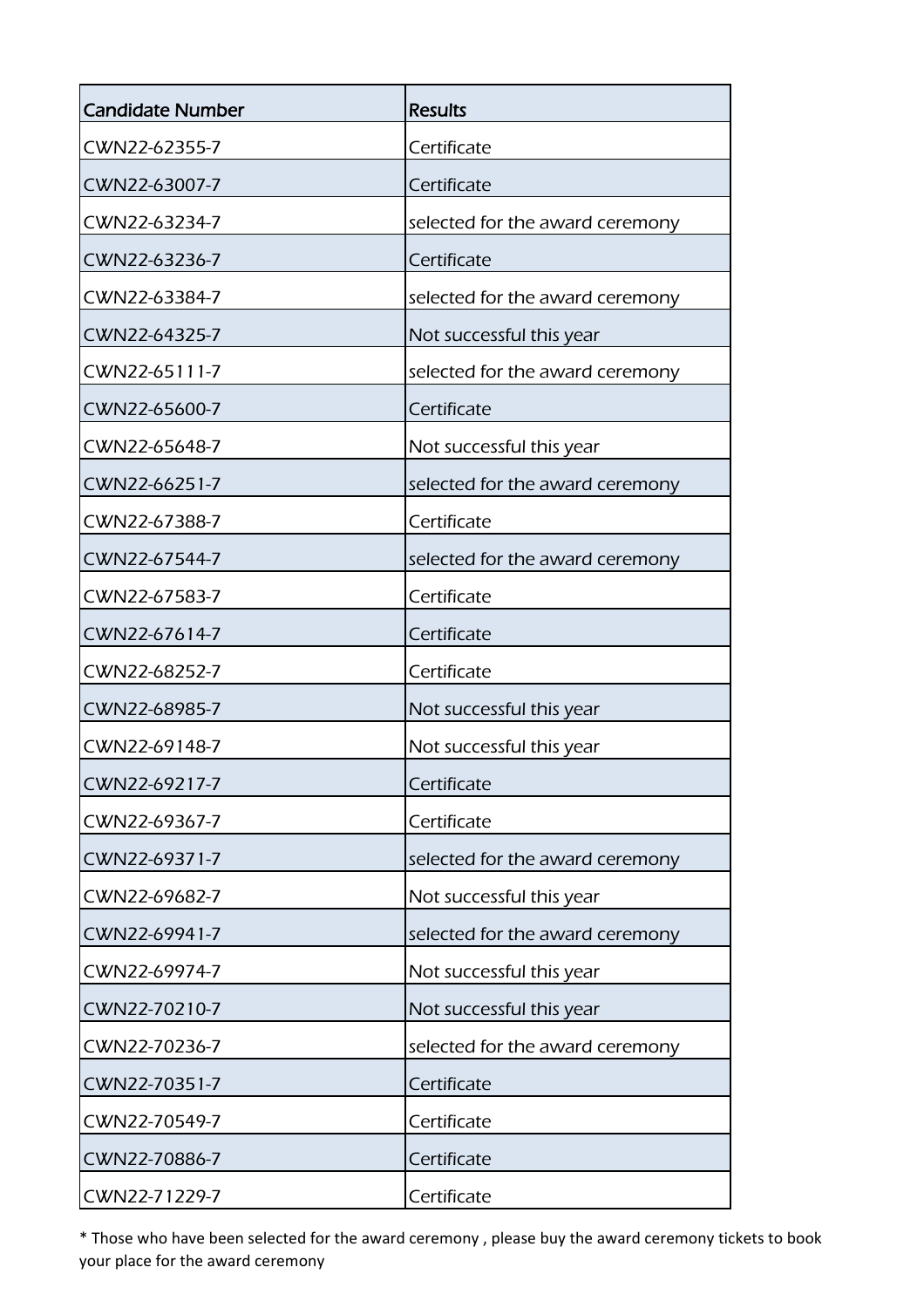| <b>Candidate Number</b> | <b>Results</b>                  |
|-------------------------|---------------------------------|
| CWN22-71508-7           | Not successful this year        |
| CWN22-72098-7           | Not successful this year        |
| CWN22-72131-7           | Not successful this year        |
| CWN22-72535-7           | selected for the award ceremony |
| CWN22-72730-7           | Not successful this year        |
| CWN22-73454-7           | Certificate                     |
| CWN22-73725-7           | Certificate                     |
| CWN22-74283-7           | Certificate                     |
| CWN22-76156-7           | Not successful this year        |
| CWN22-76638-7           | Certificate                     |
| CWN22-77499-7           | selected for the award ceremony |
| CWN22-77516-7           | selected for the award ceremony |
| CWN22-77776-7           | Certificate                     |
| CWN22-77791-7           | Certificate                     |
| CWN22-78093-7           | Not successful this year        |
| CWN22-78639-7           | Not successful this year        |
| CWN22-78921-7           | Not successful this year        |
| CWN22-79100-7           | Certificate                     |
| CWN22-79564-7           | Certificate                     |
| CWN22-80094-7           | selected for the award ceremony |
| CWN22-80699-7           | selected for the award ceremony |
| CWN22-80907-7           | Not successful this year        |
| CWN22-81171-7           | Not successful this year        |
| CWN22-81219-7           | selected for the award ceremony |
| CWN22-81240-7           | Not successful this year        |
| CWN22-83062-7           | selected for the award ceremony |
| CWN22-83692-7           | selected for the award ceremony |
| CWN22-84183-7           | Certificate                     |
| CWN22-84715-7           | Not successful this year        |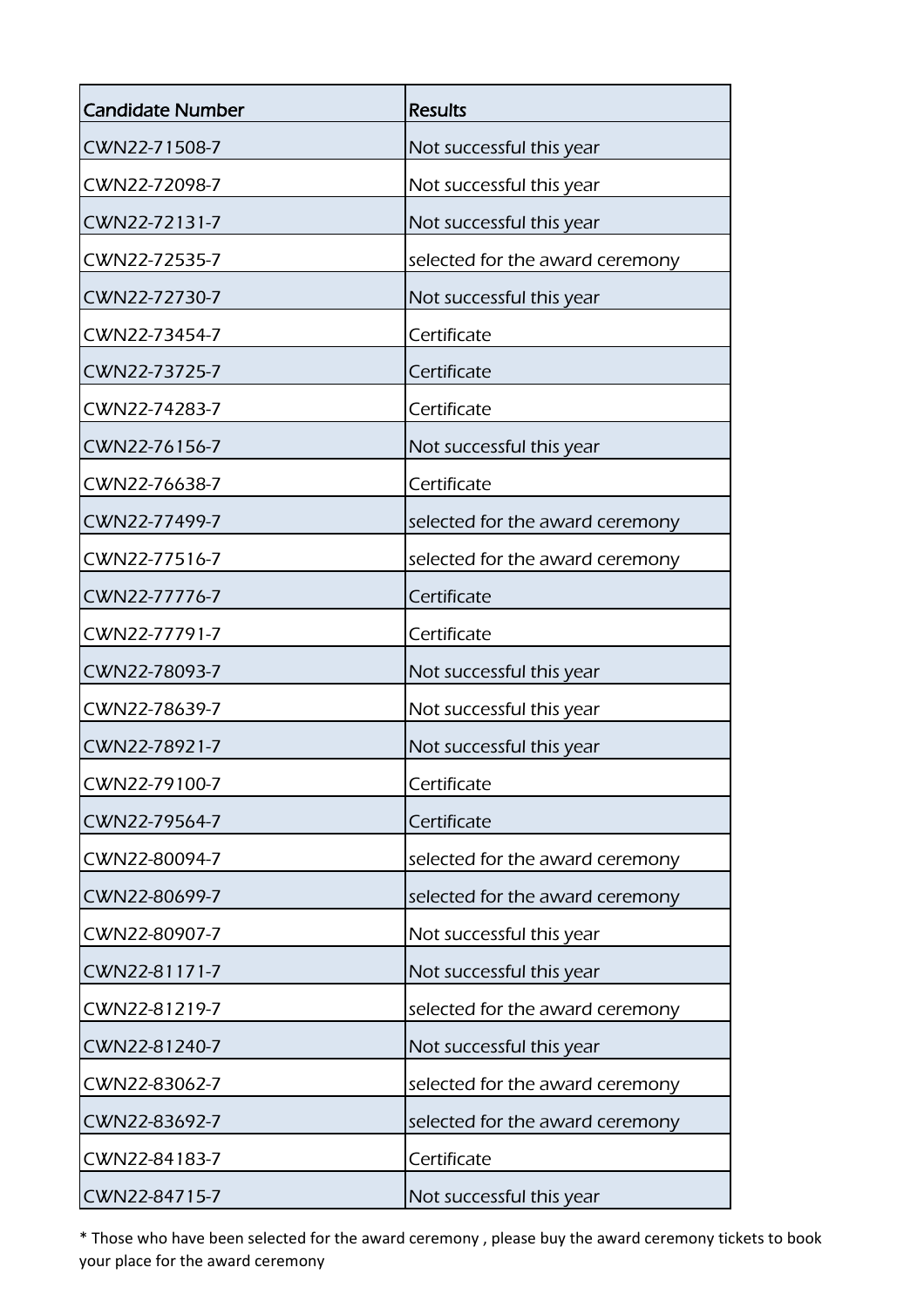| <b>Candidate Number</b> | <b>Results</b>                  |
|-------------------------|---------------------------------|
| CWN22-85388-7           | Not successful this year        |
| CWN22-85530-7           | Certificate                     |
| CWN22-85596-7           | Not successful this year        |
| CWN22-85619-7           | Certificate                     |
| CWN22-85999-7           | selected for the award ceremony |
| CWN22-86128-7           | Not successful this year        |
| CWN22-86616-7           | Not successful this year        |
| CWN22-86861-7           | Not successful this year        |
| CWN22-86988-7           | selected for the award ceremony |
| CWN22-87547-7           | selected for the award ceremony |
| CWN22-87703-7           | Certificate                     |
| CWN22-88252-7           | selected for the award ceremony |
| CWN22-88358-7           | Not successful this year        |
| CWN22-88459-7           | Not successful this year        |
| CWN22-88703-7           | Certificate                     |
| CWN22-88719-7           | Not successful this year        |
| CWN22-89081-7           | selected for the award ceremony |
| CWN22-90291-7           | Not successful this year        |
| CWN22-90718-7           | Not successful this year        |
| CWN22-90719-7           | selected for the award ceremony |
| CWN22-90854-7           | Not successful this year        |
| CWN22-91505-7           | Certificate                     |
| CWN22-93178-7           | Certificate                     |
| CWN22-93848-7           | selected for the award ceremony |
| CWN22-94710-7           | Certificate                     |
| CWN22-94924-7           | selected for the award ceremony |
| CWN22-95487-7           | Not successful this year        |
| CWN22-97121-7           | selected for the award ceremony |
| CWN22-97195-7           | Certificate                     |